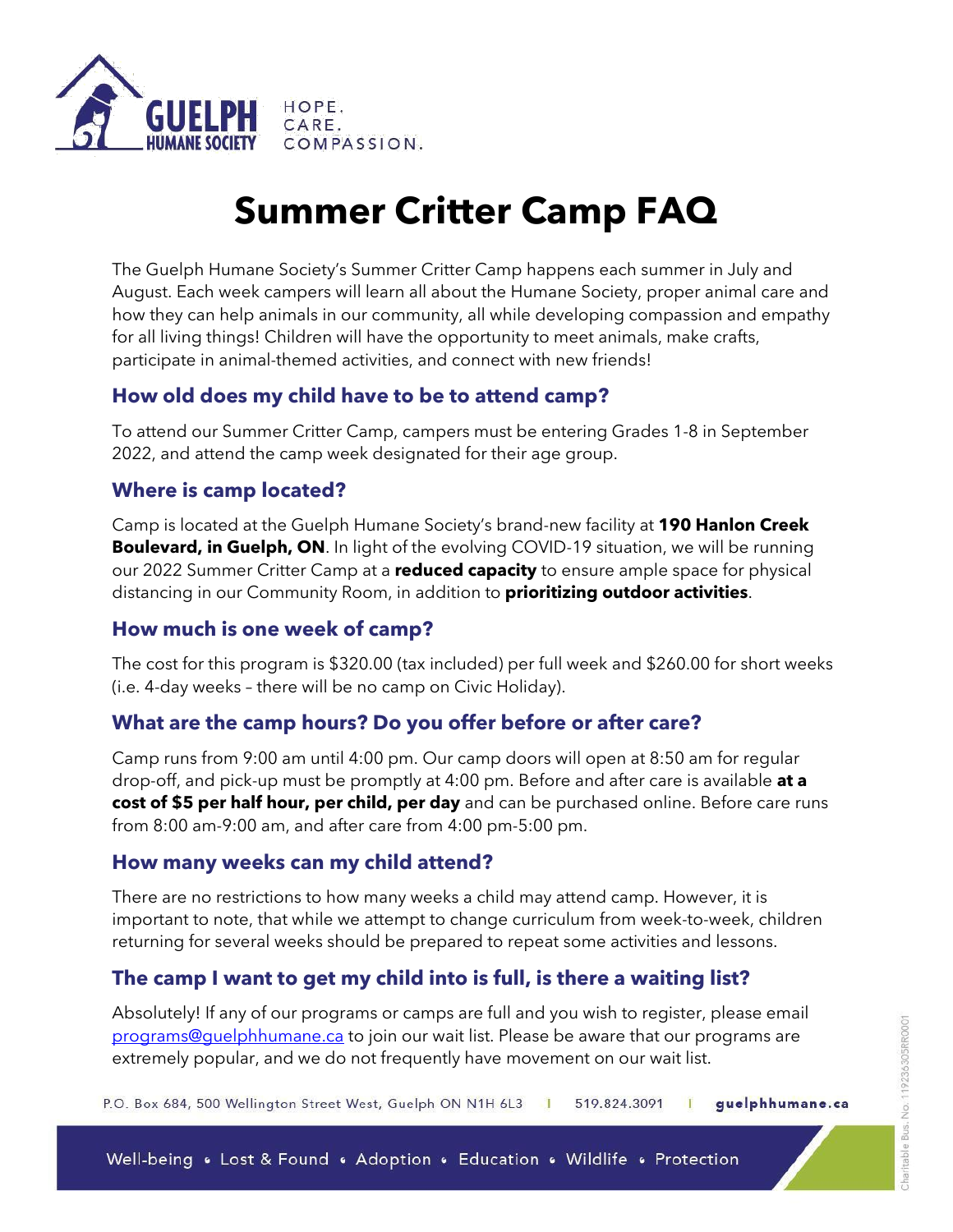

## **My child is entering Grade 8 this year, will they be in the same group as Grade 1's?**

Our Summer Critter Camp runs every week in July and August, alternating each week between our two different age groups (Grades 1-4 & Grades 5-8). Children in Grades 1-4 and children in Grades 5-8 will be attending camp on different weeks.

## **What will my child be doing at camp?**

A typical camp day begins with sign in, and a quick overview of the camp rules and proper hygiene! If it is the first day of camp, campers will be led through a fun icebreaker activity to get to know their fellow campers.

The morning normally involves a short lesson related to the animal-theme for the day (e.g. dogs, cats, wildlife, reptiles, etc.), then campers will get started with the day's activities! Following a mid-morning snack break, campers will then embark on a tour of our facility and participate in some animal-themed activities including outdoor games (weather permitting) and crafts!

Afternoons are similar in structure with outdoor activities (weather permitting), a snack break, as well as a chance for some animal interactions! Throughout the week, campers can also look forward to animal-themed presentations from Guest Speakers.

## **What is involved in an "animal interaction"? Does my child get to pet, hold, or feed the animals?**

Campers will have the opportunity to interact up-close with a variety of animals here at the shelter. Each interaction, however, will be different depending on the temperament and likes of that animal. Some animals may not like being picked up, so interactions will be limited to gentle petting while that animal is on the ground. Furthermore, while we completely understand your child's desire to hold an animal or to interact with a specific animal in the shelter, unfortunately, not all animals have a temperament that makes them a good candidate for camp. We select animal interactions that will provide a quality experience for our campers while keeping our animal's well-being in mind.

## **My child is frightened by certain animals, will those be at camp?**

We recognize that not all children are comfortable around every animal, and at no point will a camper be forced to interact with an animal. Through our educational programming, our Humane Educators do however address fear of animals by providing education about animal species.

> 190 Hanlon Creek Blvd, Guelph ON N1C 0A1 guelphhumane.ca 519.824.3091  $\mathbf{r}$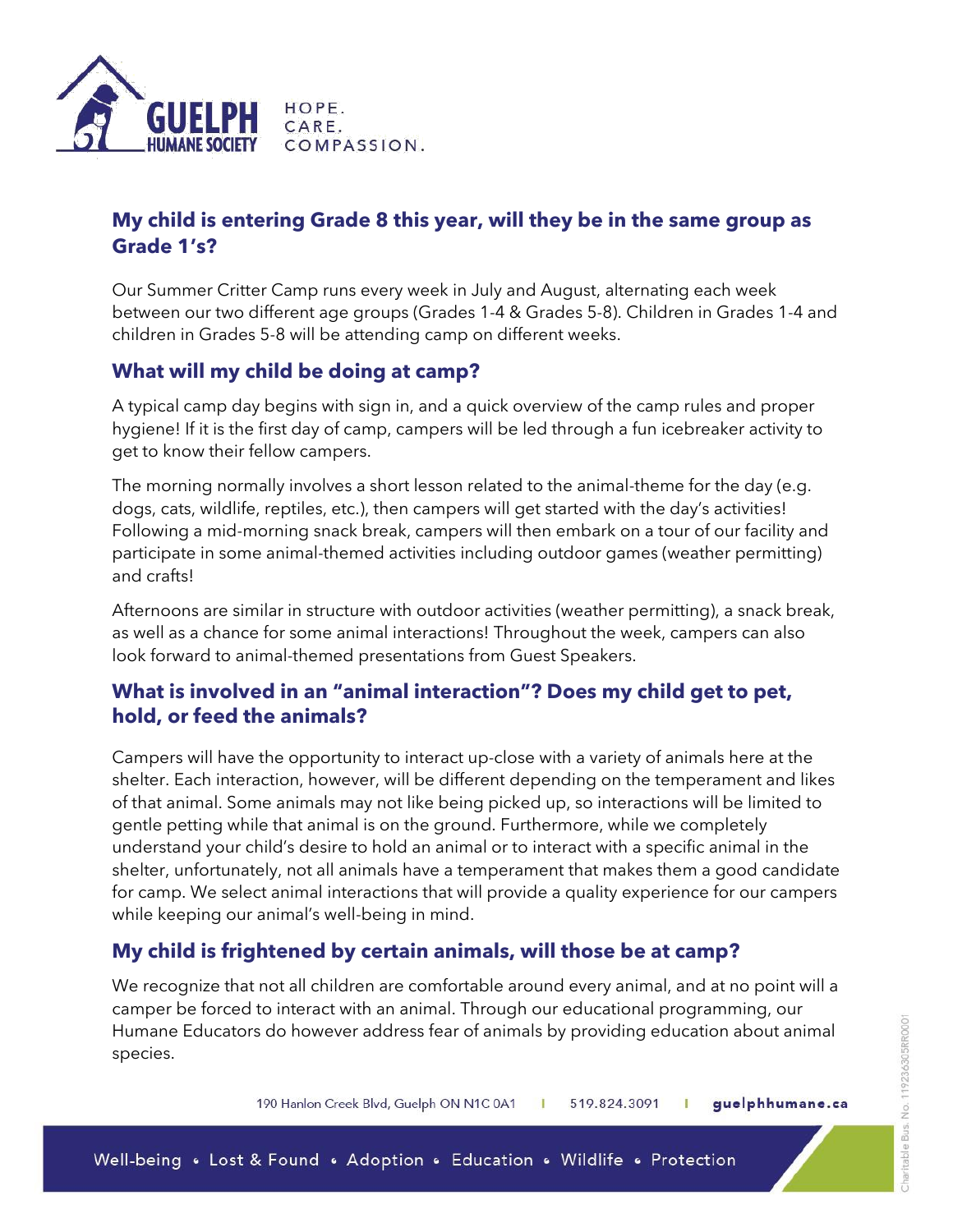

## **What does my child need to bring to camp?**

Every day, your child needs to bring the following items with them:

- A full **reusable water bottle**
- Indoor & Outdoor closed-toe shoes. Please note, **sandals of any kind are not permitted** at Critter Camp.
- Outdoor clothing (appropriate for the weather).
- A full lunch with snacks. Food is not provided at Critter Camp. Please note, **we are not a nut-free facility**.
- 3-layer Face Mask
- Sunscreen (non-spray only)
- An extra pair of socks
- Any medication needed (please notify Jenelle White, Volunteer & Education Coordinator, if your camper is bringing medication).
- A backpack with the above and anything else they need in it!

Campers are not to bring:

- Phones, iPods, iPads, gaming devices, cameras or electronic devices. We cannot guarantee the safety of these belongings.
- Toys that could be misplaced or lost.
- Fidget spinners or fidget cubes. These are not safe for use around animals.

## **What precautions are being taken with respect to COVID-19?**

Rest assured we are taking all necessary precautions here at the Guelph Humane Society to ensure the safety of our staff, volunteers, members of the public and especially our campers who will be joining us this summer. This includes:

- Encouraging regular handwashing among staff, volunteers, guests and campers. The Guelph Humane Society has handwashing stations available in our 4 public washrooms, animal adoption rooms, as well as in the Community Room where our campers will be gathered.
- Encouraging proper hygiene, including proper and frequent hand washing, covering coughs and sneezes, and discouraging face touching.
- Disinfecting surfaces frequently. During this time, the Guelph Humane Society will be disinfecting all work areas on a daily basis. Public use areas will be disinfected on a more frequent basis, including the Community Room where camp will be run. Parents can be assured that the Community Room will be disinfected each day before campers arrive.
- Prioritizing outdoor and low contact activities in order to maintain physical distancing. When indoors and in instances when physical distancing is not possible outdoors, campers will be required to wear face coverings.

190 Hanlon Creek Blvd, Guelph ON N1C 0A1 519.824.3091 guelphhumane.ca  $\mathbf{r}$